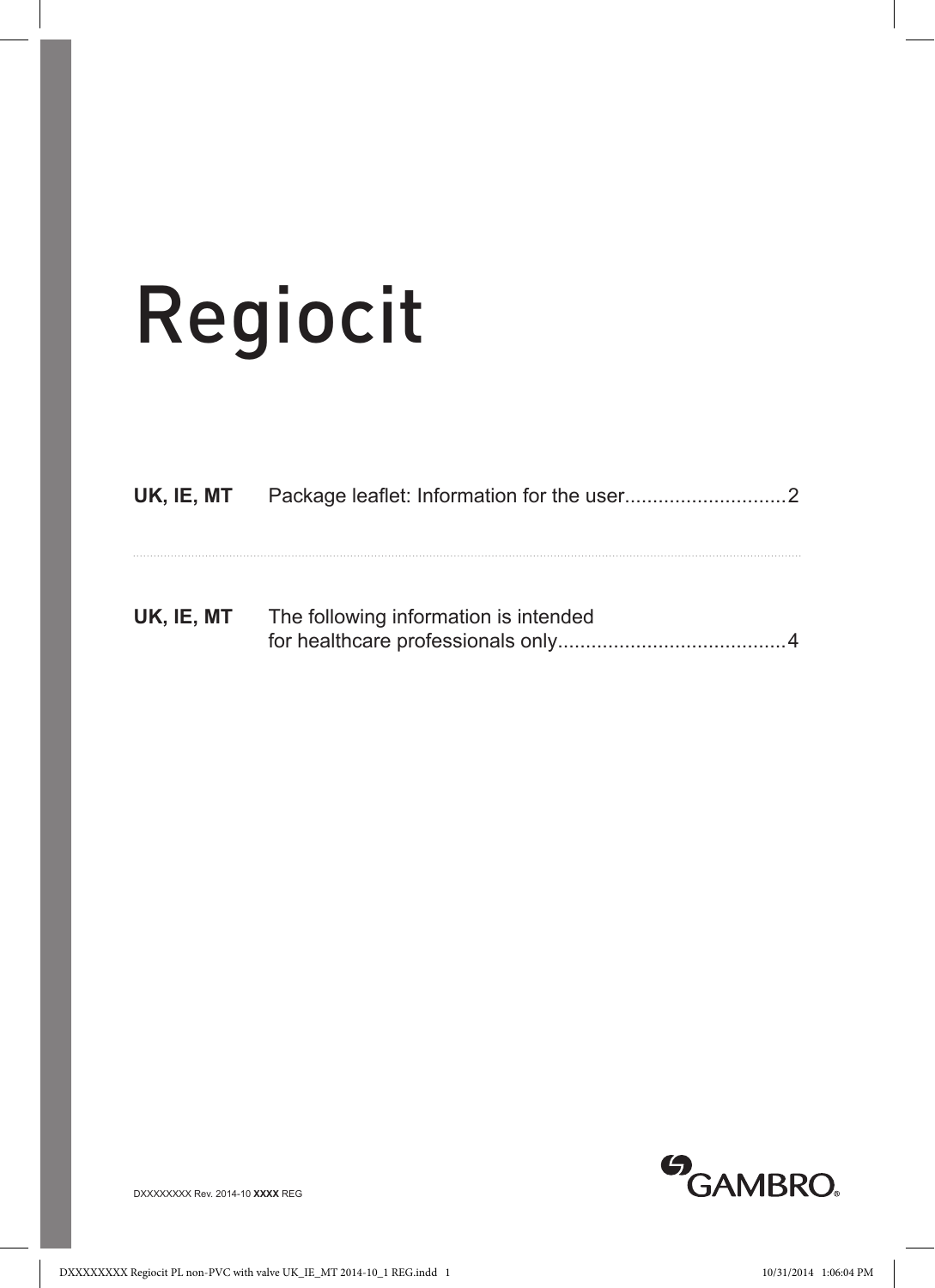#### **Regiocit**

**Solution for haemofiltration** Citrate, Sodium, Chloride

#### **Read all of this leaflet carefully before you start using this medicine because it contains important information for you.**

- Keep this leaflet. You may need to read it again.
- If you have any further questions. ask your doctor, pharmacist or nurse.
- If you get any side effects, talk to your doctor, pharmacist or nurse. This includes any possible side effects not listed in this leaflet. See section 4.

#### **WHAT IS IN THIS LEAFLET:**

- 1. What this medicine is and what it is used for
- 2. What you need to know before you use this medicine
- 3. How to use this medicine
- 4. Possible side effects
- 5. How to store this medicine
- 6. Contents of the pack and other information

#### **1. WHAT THIS MEDICINE IS AND WHAT IT IS USED FOR**

This medicine is a solution for haemofiltration and prevents blood clotting during continuous renal replacement therapy (CRRT), which is a form of dialysis treatment. This medicine is used for critically ill patients when the normal medicine used to prevent blood clotting (heparin) is inappropriate. Citrate provides anticoagulation by binding to calcium in the blood.

#### **2. WHAT YOU NEED TO KNOW BEFORE YOU USE THIS MEDICINE**

#### **DO NOT USE THIS MEDICINE IN CASE OF:**

- Allergy to the active substances or to any of the other ingredients (listed in section 6)
- Severely impaired liver function
- Severely decreased blood flow in the muscles

#### **WARNING AND PRECAUTIONS**

Talk to your doctor, pharmacist or nurse before using this medicine. This medicine is not for direct intravenous infusion. It should be used only with a machine capable of performing continuous renal replacement therapy (CRRT), which is a type of dialysis specifically for critically ill patients with kidney failure. The CRRT machine must be suitable for citrate anticoagulation.

If the overwrap or solution bag is damaged, the solution may become contaminated and must not be used. Besides this medicine, the treatment involves other fluids that are infused. The composition or rate of administration of these other fluids may need to be adjusted to be compatible with this medicine.

Your doctor will closely monitor your haemodynamic status, fluid balance, glucose level, electrolyte and acid/base balance before and during treatment. Adjustments to the therapy will be made if needed. Special attention will be paid to the blood level of sodium, calcium and magnesium (electrolytes). Infusion of sodium may be needed to compensate for sodium loss. Infusion of calcium is standard practice. Infusion of magnesium may also be needed.

Your doctor will pay special attention to the citrate infusion rate. Too much citrate causes low blood levels of calcium and high blood pH, which may lead to neurologic and cardiac complications. High blood pH can be corrected by adjusting dialysis settings and by infusing 0.9% sodium chloride solution post-filter. Low blood levels of calcium can be treated by infusion of calcium.

Special attention is required by your doctor if you suffer from liver failure or shock. The metabolism of citrate may be markedly reduced resulting in accumulation of citrate acompanied by low blood pH. Your doctor will decide if your treatment has to be adjusted. If the total/ionized calcium ratio rises above 2.3, the citrate buffer should be reduced or stopped.

The instructions for use must be strictly followed. Incorrect use of the access ports or other restrictions to fluid flow might lead to incorrect patient weight loss and may result in machine alarms. Continuing treatment without resolving the originating cause may result in patient injury or death.

This medicine is for single use only. Any unused solution must be discarded.

Use only if the solution is clear and free from visible particles.

#### **OTHER MEDICINES AND REGIOCIT**

Tell your doctor, pharmacist or nurse if you are taking, or have recently taken, any other medicines, including medicines obtained without a prescription. This is because the concentration of other medicines may be reduced during dialysis treatment. Your doctor will decide if any changes in the dosage of your medicines should be made. In particular, tell your doctor if you are using medicinal product containing any of the following:

- Calcium; as they may increase the calcium level in your blood and/or
- Sodium hydrogen carbonate; as they may increase the hydrogen carbonate level in your blood.

#### **PREGNANCY, BREAST-FEEDING AND FERTILITY**

#### Fertility:

No effects on fertility are anticipated, since sodium, chloride and citrate are normal constituents of the body.

Pregnancy and breast-feeding: There are no documented clinical data on the use of this medicine during pregnancy and breast-feeding. This medicine should only be administered to pregnant and breast-feeding women if clearly needed.

#### **DRIVING AND USING MACHINES**

This medicine is not known to affect your ability to drive or use machines.

#### **3. HOW TO USE THIS MEDICINE**

For intravenous use. This medicine is to be used in hospitals and administered by medical professionals only. The volume used, and therefore the dose of this medicine, will depend on your condition. The dose volume will be determined by your doctor.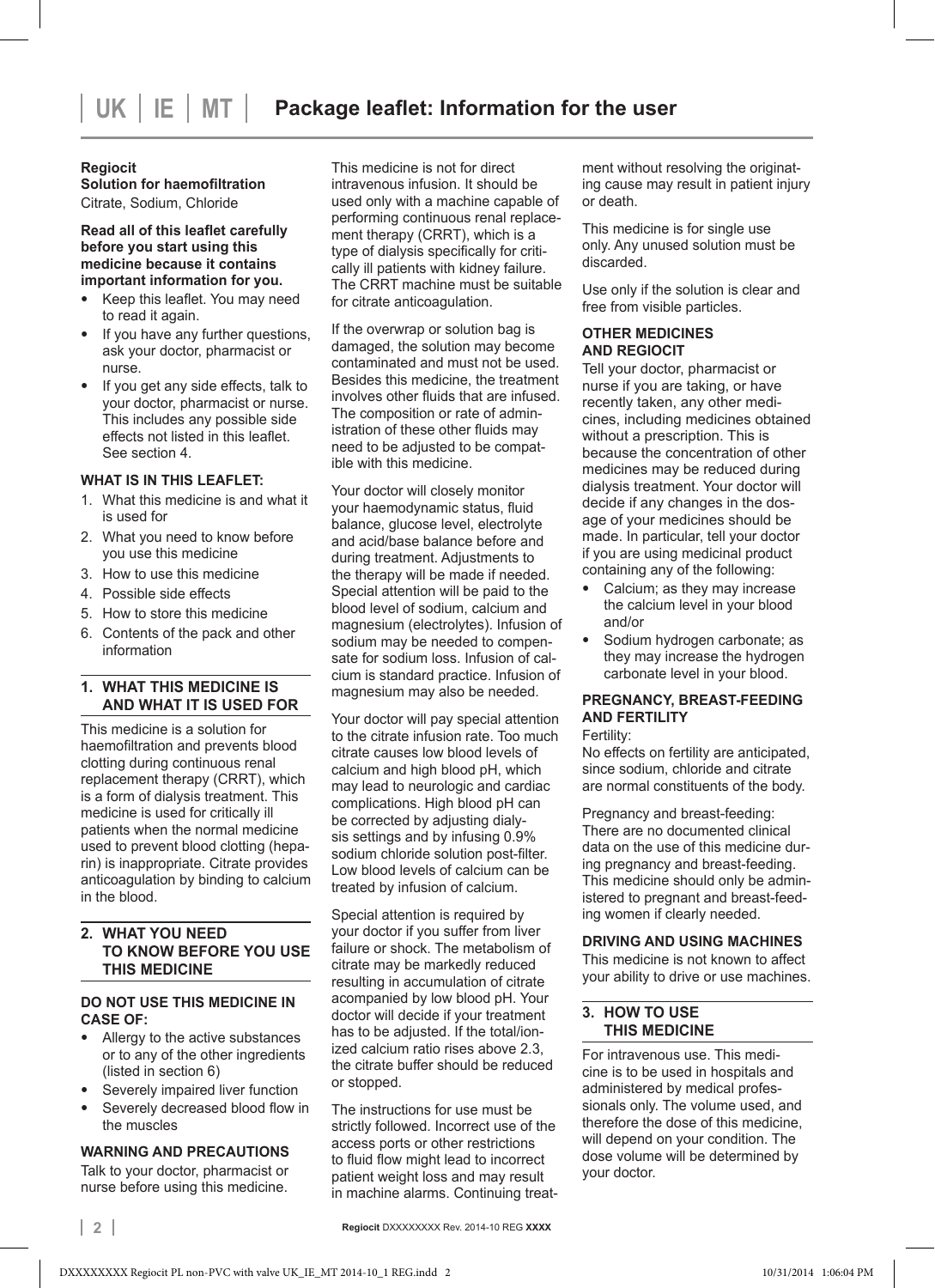The recommended flow rates for this medicine in adults and adolescents:

- In continuous veno-venous haemofiltration: 1-2.5 l/h with a blood flow rate between 100 and 200 ml/min.
- In continuous veno-venous haemodiafiltration: 1-2 l/h with a blood flow rate between 100 and 200 ml/min.

Use in older people:

The recommended flow rates are the same as for adults and adolescents.

#### Use in children:

For neonates to toddlers (0 to 23 months) Regiocit should target a dose of 3 mmol citrate per litre of blood flow in continuous venovenous haemofiltration or haemodiafiltration. For children (2 to 11 years) dosage should be adapted to both the weight of the patient and the blood flow rate.

Liver failure or shock: In these conditions, the initial starting dose of citrate should be reduced.

#### **INSTRUCTIONS FOR USE**

Regiocit will be given to you in a hospital. Your doctor will know how to use Regiocit.

For instructions for use see the end of this leaflet.

#### **4. POSSIBLE SIDE EFFECTS**

Like all medicines, this medicine can cause side effects, although not everybody gets them. Your blood will be regularly controlled by a doctor or nurse in order to find possible side effects. Use of this solution could cause:

#### **COMMON: MAY AFFECT UP TO 1 IN 10 PEOPLE**

- Acid/base imbalance in the blood
- Imbalances in the level of electrolytes in the blood (e.g. drop in the calcium, sodium, and/or magnesium level in the blood or increase in the calcium level in the blood)

#### **NOT KNOWN: FREQUENCY CANNOT BE ESTIMATED FROM THE AVAILABLE DATA**

- Imbalance in the level of fluid in the body (dehydration, retention of fluid in the body)
- Decreased blood pressure\*
- Feeling sick\*, vomiting\*
- Cramps\*

\* Side effects related to the dialysis treatment rather than this medicine.

#### **REPORTING OF SIDE EFFECTS**

If you get any side effects, talk to your doctor, pharmacist or nurse. This includes any possible side effects not listed in this leaflet.

You can also report side effects directly via

#### **United Kingdom:**

Via the Yellow Card Scheme at: www.mhra.gov.uk/yellowcard

#### **Republic of Ireland:**

Via HPRA Pharmacovigilance, Earlsfort Terrace, IRL - Dublin 2; Tel: +353 1 6764971; Fax: +353 1 6762517; Website: www.hpra.ie; E-mail: medsafety@hpra.ie.

#### **Malta:**

Via The Medicines Authority, Post-Licensing Directorate, 203, Level 3, Rue D'Argens, GZR 1368 Gzira Website:

www.medicinesauthority@gov.mt Email:

postlicensing.medicinesauthority@ gov.mt

By reporting side effects you can help provide more information on the safety of this medicine.

#### **5. HOW TO STORE THIS MEDICINE**

Keep this medicine out of the sight and reach of children.

This medicinal product does not require any special storage conditions.

Do not freeze.

Do not use this medicine after the expiry date which is stated on the label and the packaging. The expiry date refers to the last day of that month.

Do not use this medicine if you notice damage to the product or visible particles in the solution.

The solution can be disposed of via wastewater without harming the environment.

#### **6. CONTENTS OF THE PACK AND OTHER INFORMATION**

#### **WHAT THIS MEDICINE CONTAINS**

#### **Composition:** Sodium chloride 5.03 g/l

Sodium citrate 5.29 g/l

#### **The active substances are:**

| Sodium. Na <sup>+</sup>                     | 140 mmol/l |
|---------------------------------------------|------------|
| Chloride, Cl <sup>-</sup>                   | 86 mmol/l  |
| Citrate, $C_{\rm g}H_{\rm g}O_{\rm g}^{3-}$ | 18 mmol/l  |

Theoretical osmolarity: 244 mOsm/l pH ≈ 7.4

#### **The other ingredients are:**

- Dilute hydrochloric acid (for pH adjustment) E507
- Water for injections

#### **WHAT THIS MEDICINE LOOKS LIKE AND CONTENTS OF THE PACK**

This medicine is a clear and colourless solution for haemofiltation packed in a one-compartment bag made of a multilayer film containing polyolefins and elastomers. The solution is sterile and free from bacterial endotoxins. Each bag contains 5000 ml solution and the bag is overwrapped with a transparent film. Each box contains two bags and one package leaflet.

#### **MARKETING AUTHORISATION HOLDER**

Gambro Lundia AB Magistratsvägen 16 226 43 Lund Sweden

#### **MANUFACTURER**

Gambro Dasco S.p.A. Via Stelvio, 94 23035 Sondalo (SO) Italy

For further information about this medicine, please contact the local representative of the Marketing Authorisation Holder:

#### **LOCAL REPRESENTATIVE**

#### **Malta:**

Associated Equipment Ltd Lourdes Square Rihan Avenue San Gwann SGN2100 Malta

#### **UK & Ireland:**

Gambro Lundia AB Lundia House 3 The Forum Minerva Business Park Peterborough, PE2 6FT United Kingdom

This medicinal product is authorised in the Member States of the EEA under the following names: Regiocit

This leaflet was last revised in 10/2014.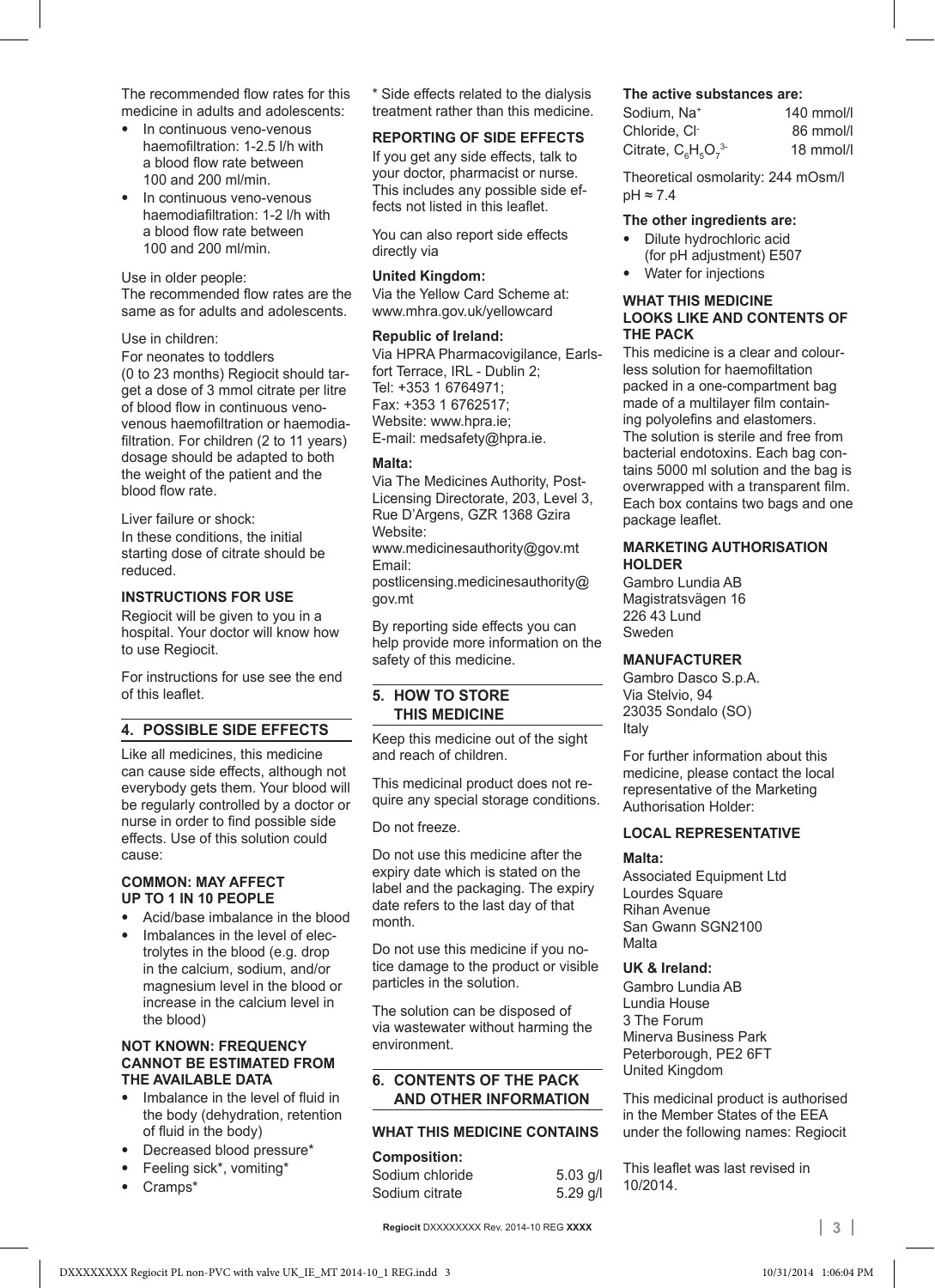## **UK IE MT**

### **The following information is intended for healthcare professionals only**

#### **POSOLOGY**

The pre-filter infusion rate of Regiocit must be prescribed and adapted relative to the blood flow rate. The prescription of Regiocit must consider the flow rates of the effluent and other therapeutic fluids, the patient's fluid removal requirements, additional fluid inputs and outputs, and the desired acidbase and electrolyte balance.

Flow rate for anticoagulation of the extracorporeal circuit should be titrated to achieve a post-filter concentration of ionized calcium in the range 0.25 to 0.35 mmol/l. The patient's systemic ionized calcium concentration should be maintained in the normal physiologic range by adjustment of calcium supplementation.

Flow rates for Regiocit in adult and adolescents:

- In continuous veno-venous haemofiltration: 1-2.5 l/h with a blood flow rate between 100 and 200 ml/min.
- In continuous veno-venous haemodiafiltration: 1-2 l/h with a blood flow rate between 100 and 200 ml/min.

Paediatric population: For neonates to toddlers (0 to 23 months) Regiocit should target a dose of 3 mmol citrate per litre of blood flow in continuous veno-venous haemofiltration or haemodiafiltration. For children (2 to 11 years) dosage should be adapted to both the weight of the patient and the blood flow rate.

Special populations: In the elderly population there is no specific modification of the dosage compared to adults.

Hepatic impairment or shock: In case of liver failure (including e.g. liver cirrhosis or acute liver failure) or shock, initial starting dose of citrate should be reduced as metabolism may be inadequate.

#### **OVERDOSE**

Undesirable administration of too high volumes of replacement solution may lead to an overdose, which can cause a life threatening situation for the patient. This may result in pulmonary oedema and congestive heart failure in relation with fluid overload and in hypocalcaemia and metabolic alkalosis due to citrate overload in relation to the blood flow. This derangement needs to be corrected immediately by stopping/lowering the amount of replacement solution and by the intravenous administration of calcium.

In patients with poor citrate metabolism (liver failure or shock) citrate may accumulate. Metabolic acidosis and ionized hypocalcaemia may ensue. Regiocit should thus be either reduced or stopped.

To correct for metabolic acidosis, hydrogen carbonate has to be replaced. Continuous renal replacement therapy can be continued without anticoagulation or other means of anticoagulation have to be considered.

#### **PREPARATION AND/OR HANDLING**

The solution can be disposed of via wastewater without harming the environment.

 $\chi$ 

Remove the overwrap from the bag immediately before use. Aseptic technique should be used throughout administration to the patient. The solution should be used immediately after opening to avoid microbiological contamination.

**I** If the luer connector is used, remove the cap with a twist and pull motion. Connect the male luer lock on the pre-blood pump line to the female luer connector on the bag using a push and twist motion. Ensure that the connection is fully seated and tighten. The connector is now open. Verify that the fluid is flowing freely. (See figure I below.)

When the pre-blood pump line is disconnected from the luer connector, the connector will close and the flow of the solution will stop. The luer is a needle-less and swabbable port.

If the injection connector (or spike connector) is used, remove the snap-off cap. Introduce the spike through the rubber septum. Verify that the fluid is flowing freely. (See figure II below.)



 $\chi$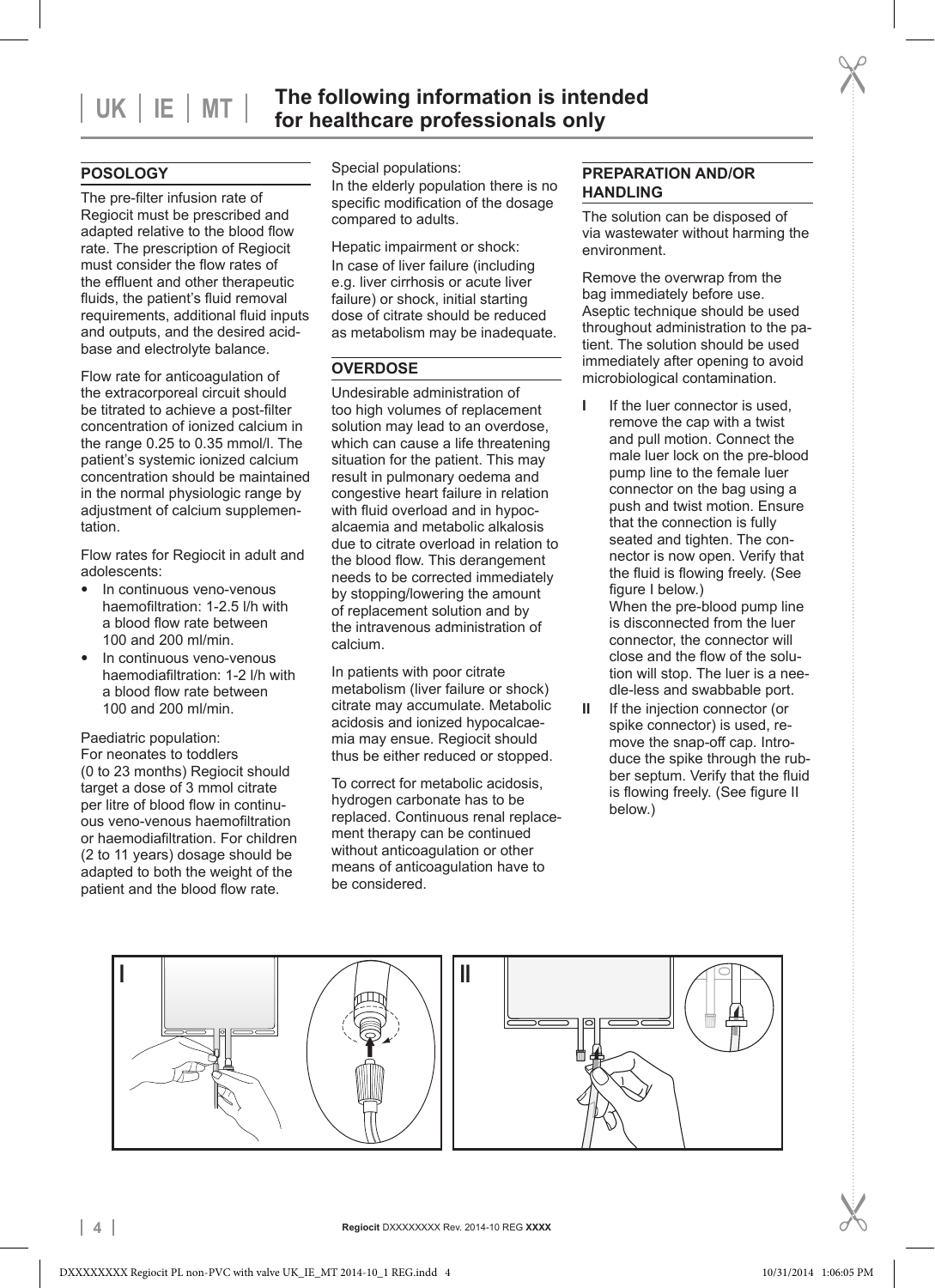**THIS PAGE IS INTENTIONALLY LEFT BLANK**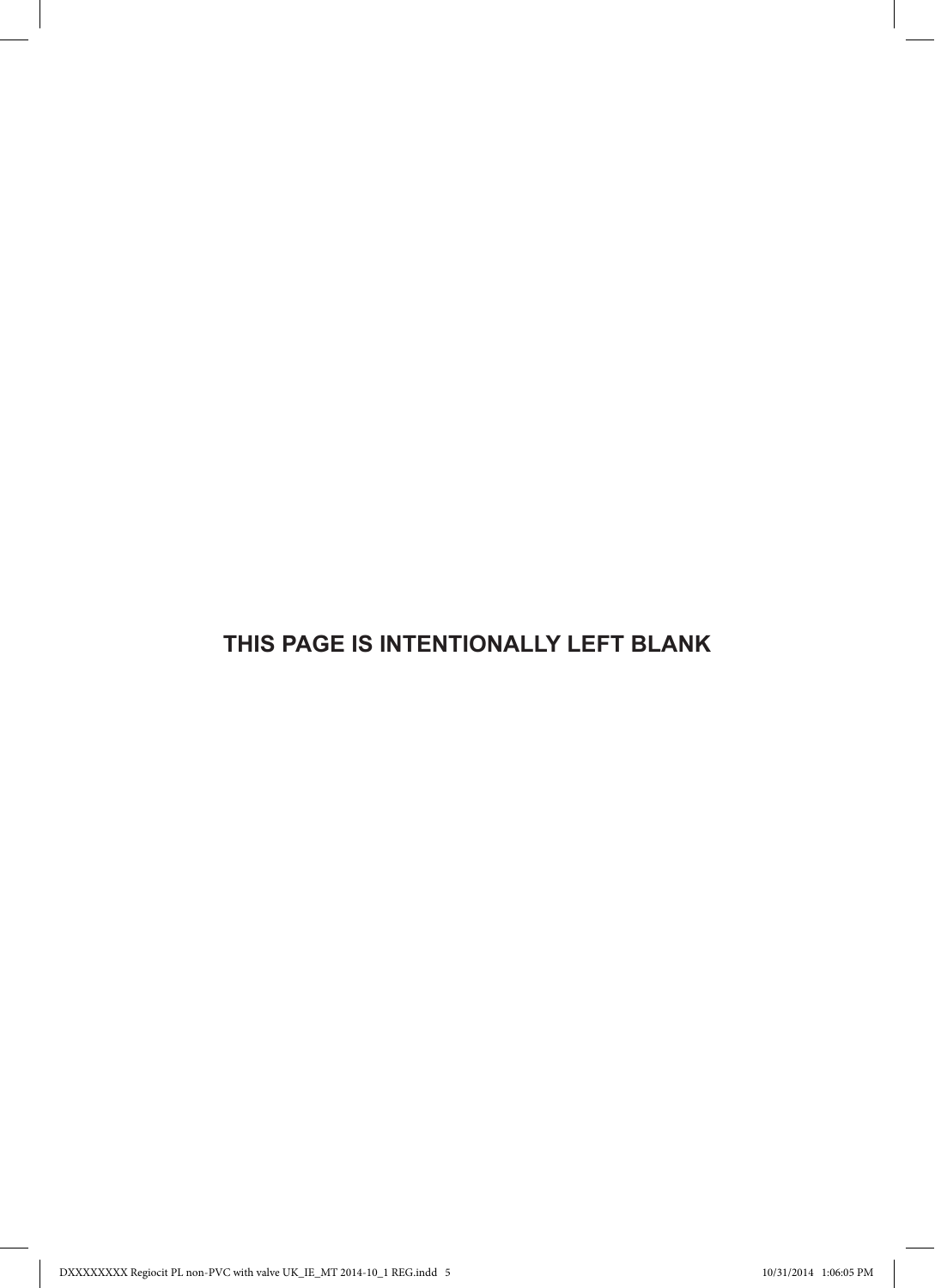**THIS PAGE IS INTENTIONALLY LEFT BLANK**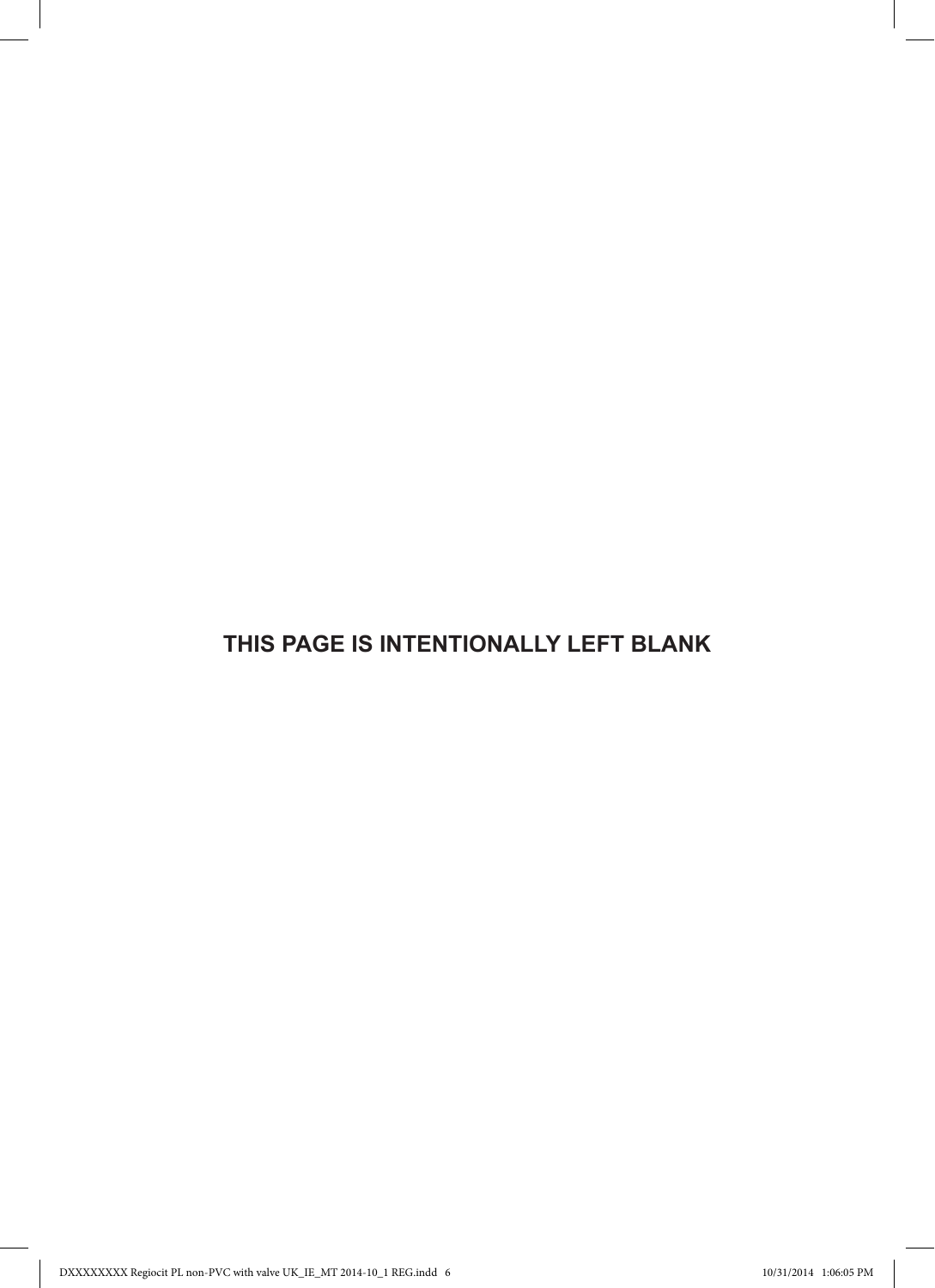**THIS PAGE IS INTENTIONALLY LEFT BLANK**